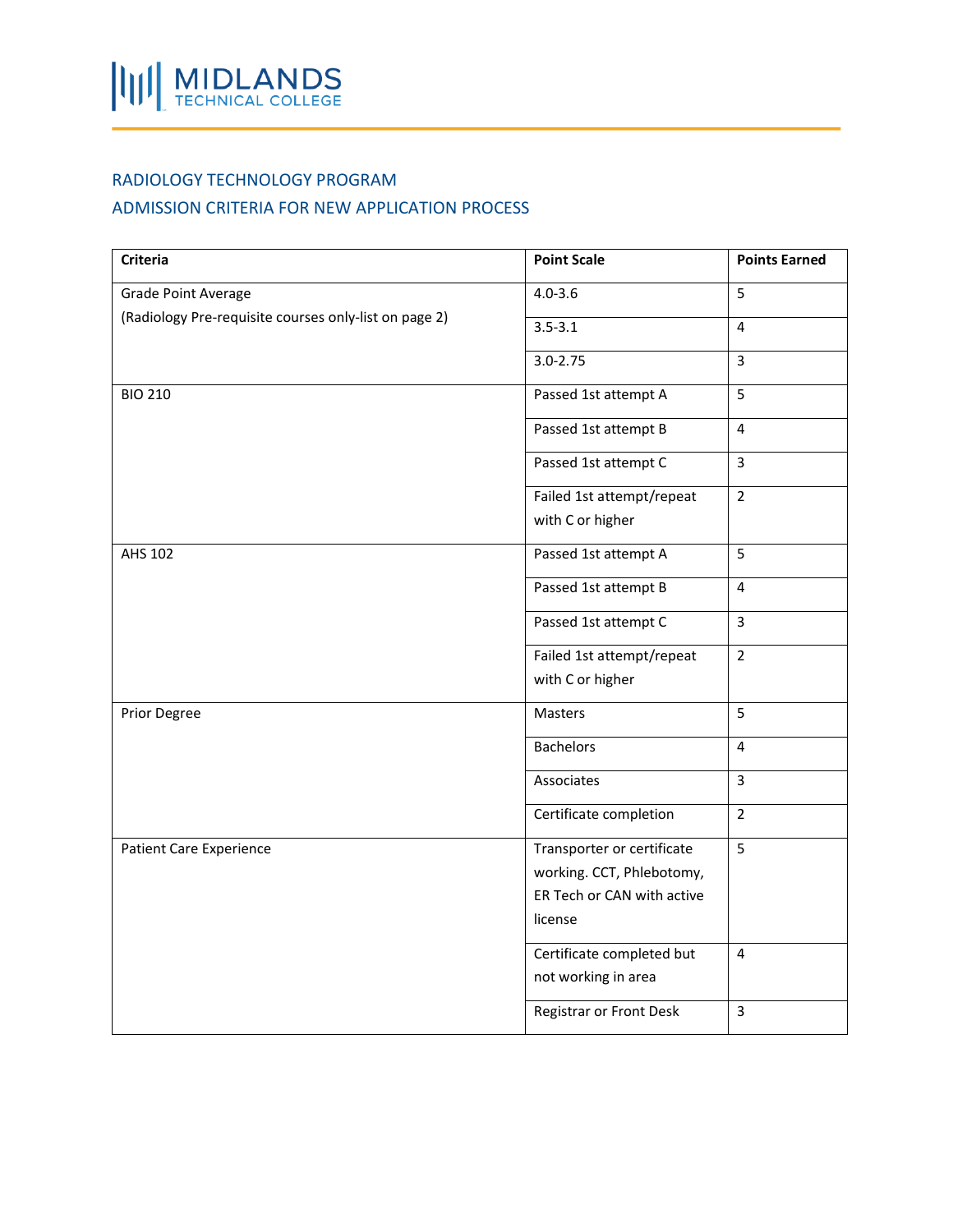

| <b>TEAS V</b>                                                                | 100-90                          | 5              |
|------------------------------------------------------------------------------|---------------------------------|----------------|
|                                                                              | 89-80                           | 4              |
|                                                                              | 79-70                           | 3              |
|                                                                              | 69-60                           | $\overline{2}$ |
| Required Letters of Reference Reviewed by Committee:                         | Very positive comments          | 5              |
| 1st one: Supervisor on work experience,                                      | Positive comments               | 4              |
| ethics & time management                                                     | Average comments                | 3              |
| 2nd one: Based on your character (kind, considerate, etc.)                   | Below average comments          | $\overline{2}$ |
| 3rd one: Academic skills from an MTC faculty member                          |                                 |                |
| 40 hours minimum of volunteer hours                                          | Due to COVID-19 facilities      | We will inform |
| of direct patient contact experience                                         | are not allowing this until the | you when this  |
|                                                                              | pandemic is under control.      | can resume.    |
| Resident of MTC service areas: Fairfield,<br>Lexington and Richland Counties | Yes: Which county               | 3              |
|                                                                              | I live outside of the 3-county  | $\Omega$       |
|                                                                              | area                            |                |
| Attended a "General Information Session"                                     |                                 | 1              |
| (Not requested for interview)                                                |                                 |                |

Total Score: \_\_\_\_\_\_\_\_\_\_\_\_\_\_\_\_\_\_\_

Minimum score to apply: 20

Maximum score to apply: 40